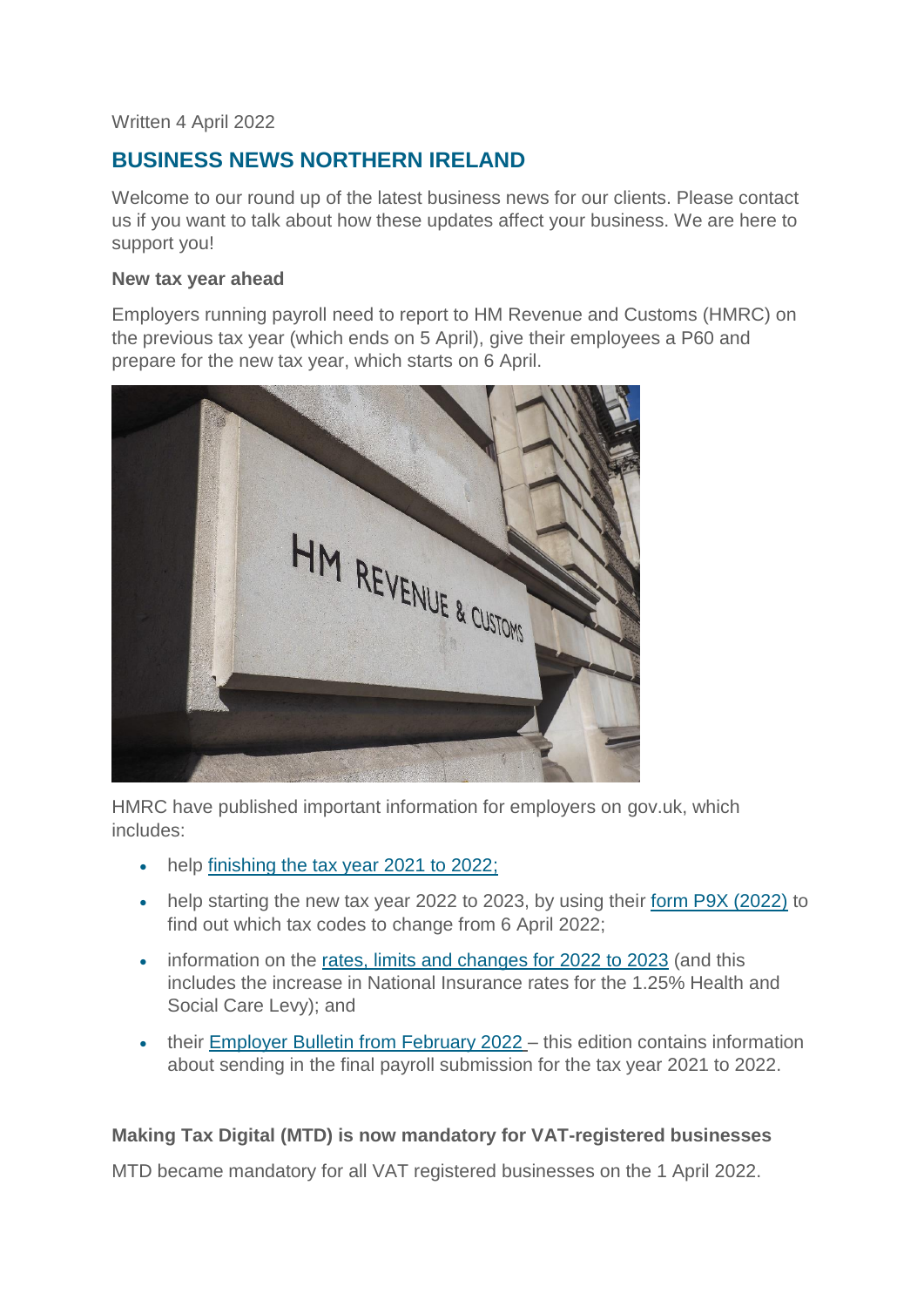The government states that MTD helps taxpayers get their tax returns right by reducing common mistakes as well as saving time managing their tax affairs and is a key part of the overall digitalisation of UK tax.



Evidence shows MTD is succeeding in its central aims of reducing errors, while also making it faster to prepare and submit returns and boosting productivity for businesses. New research, conducted by HMRC and peer reviewed by independent academics, shows MTD is likely to have generated increased revenue for the Treasury, through reducing errors in both 2019 and 2020.

Nearly 1.6 million taxpayers had joined MTD for VAT as of December 2021 with more than 11 million returns successfully submitted.

VAT-registered businesses that have not yet signed up to MTD for VAT should do so now. All VAT-registered businesses must use MTD for VAT for their first VAT return period that starts on or after 1 April 2022. For any business concerned about this, we can help to choose the software that is right for you, whether that is one of the simple free options available, or a more advanced product for those with more complex affairs.

Please contact us about MTD – we are here to help!

### **Changes to VAT rates from 1 April 2022**

Many in the hospitality sector were hoping that the Chancellor would extend the 12.5% reduced rate that has applied since 1 October 2021 but, as scheduled, the rate has reverted to 20% from 1 April 2022.

The increase will apply to hospitality, visitor attractions and catering services including restaurants and takeaways.

This has a consequential effect on the VAT Flat Rate Scheme percentages from 1 April 2022 as set out below: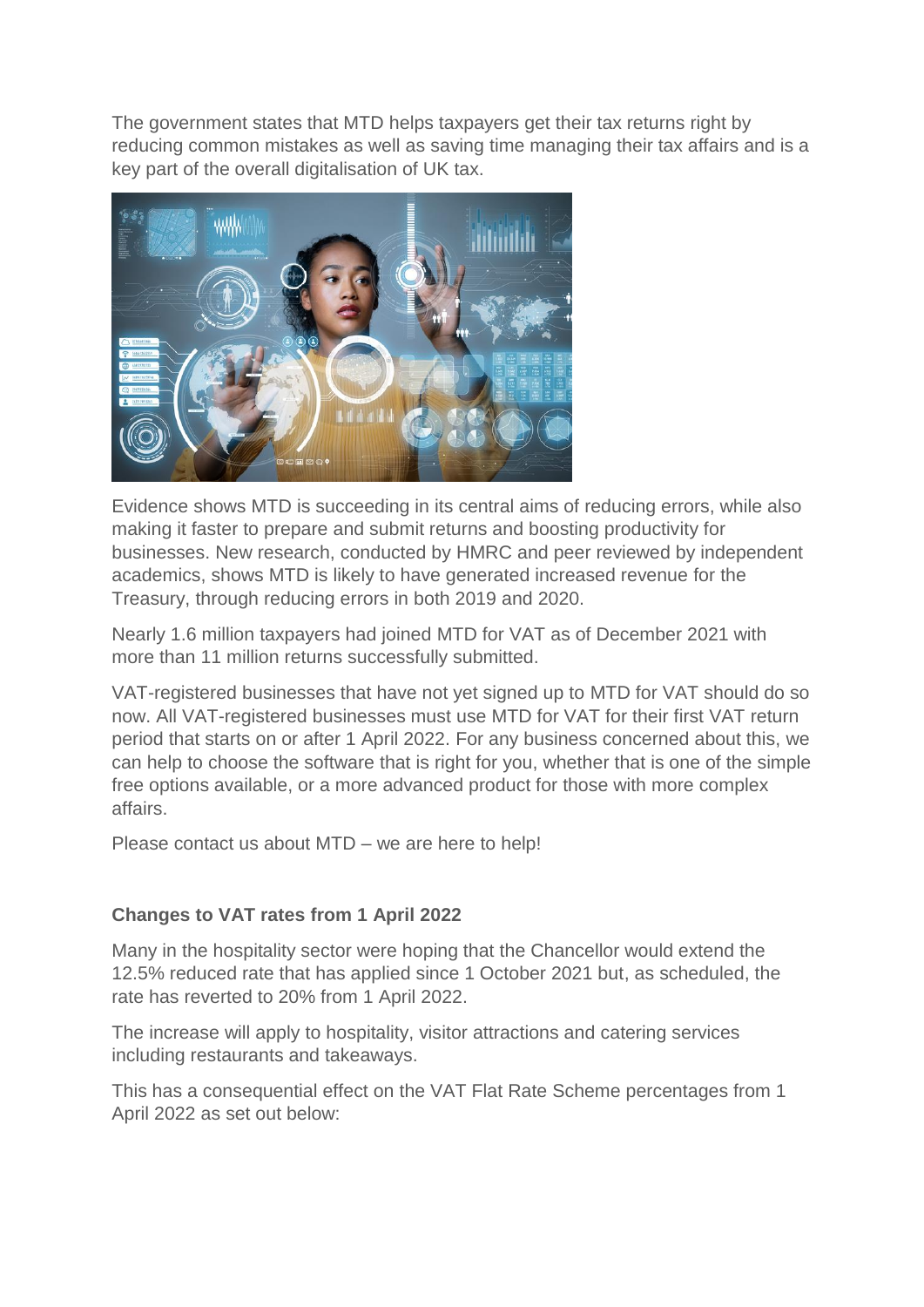| <b>Type of Business</b>                                            | <b>Before 15 July</b><br>2020<br>and from 1 April<br>2022 | <b>15 July 2020</b><br>to 30<br><b>September</b><br>2021 | 1 October 2021 to<br><b>31 March 2022</b> |
|--------------------------------------------------------------------|-----------------------------------------------------------|----------------------------------------------------------|-------------------------------------------|
| <b>Catering services</b><br>including restaurants<br>and takeaways | 12.5%                                                     | 4.5%                                                     | 8.5%                                      |
| <b>Hotel or</b><br>accommodation                                   | 10.5%                                                     | $0\%$                                                    | 5.5%                                      |
| <b>Pubs</b>                                                        | 6.5%                                                      | 1%                                                       | 4%                                        |

Affected businesses should ensure that their pricing policies and internal systems and processes are updated for the 1 April 2022 change in VAT rate. Please talk to us if you need any assistance with your VAT affairs.

# **HMRC are closing CHIEF and moving to a new single customs platform**

Over the past few years, HMRC have been working with businesses on the Customs Declaration Service, a replacement for the Customs Handling of Import and Export Freight (CHIEF) system, which is now nearly 30 years old.



Last year, HMRC announced the UK will move all customs declarations from CHIEF onto the Customs Declaration Service. They are now ready for declarants to start moving to the new system, and below are more details to help affected businesses (and their agents where relevant) prepare. The CHIEF system will close in two phases: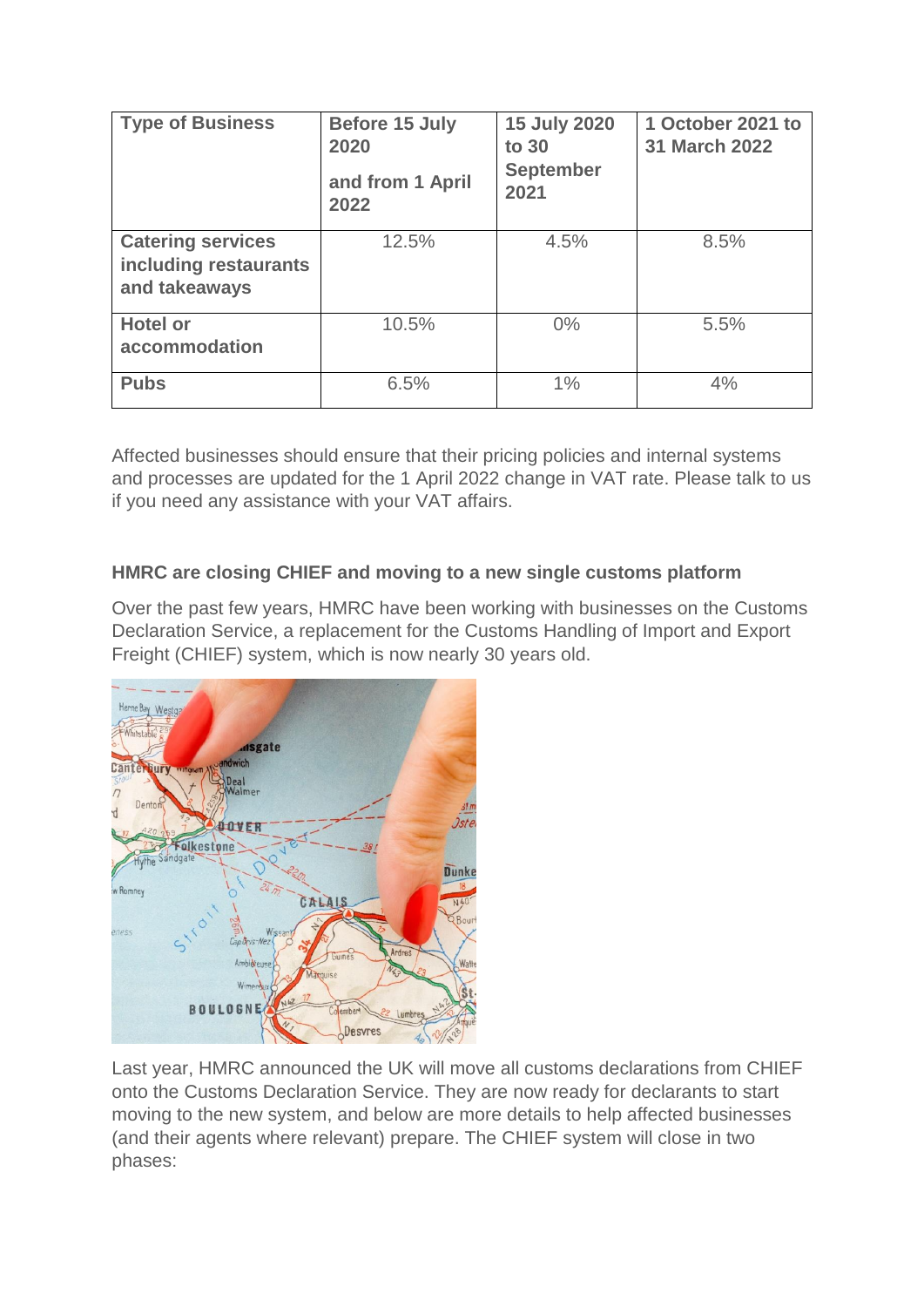**Phase one - after 30 September 2022:** the ability to make import declarations will end.

**Phase two - after 31 March 2023:** the ability to make export declarations will end.

The Customs Declaration Service will serve as the UK's single customs platform, with all businesses needing to declare all imported and exported goods through the Customs Declaration Service after 31 March 2023.

HMRC have sent a letter to 242,000 traders who need to start preparing for the change.

See the letter here: [HMRC calls on businesses to get ready to move to customs IT](https://www.gov.uk/government/news/hmrc-calls-on-businesses-to-get-ready-to-move-to-customs-it-platform-over-the-summer?&utm_source=traders_email&utm_medium=stk_email&utm_campaign=transition&utm_content=24_Mar)  [platform over the summer -](https://www.gov.uk/government/news/hmrc-calls-on-businesses-to-get-ready-to-move-to-customs-it-platform-over-the-summer?&utm_source=traders_email&utm_medium=stk_email&utm_campaign=transition&utm_content=24_Mar) GOV.UK (www.gov.uk)

Preparing for the Customs Declaration Service: [Preparing for the Customs](https://www.gov.uk/guidance/how-hmrc-will-introduce-the-customs-declaration-service)  Declaration Service - [GOV.UK \(www.gov.uk\)](https://www.gov.uk/guidance/how-hmrc-will-introduce-the-customs-declaration-service)

### **Temporary insolvency measures are ending**

The remaining temporary insolvency measures are being lifted and the insolvency regime is returning to its pre-pandemic operation.

The Corporate Insolvency and Governance Act 2020 introduced various temporary measures to help protect companies affected by the lockdown restrictions during the pandemic.

Most of these measures expired at the end of June and September 2021, except for restrictions on winding up companies, which were extended until 31 March 2022.

This remaining insolvency restriction will not be extended further, allowing the insolvency regime to return to its pre-pandemic operation.

Business leaders are being advised to seek professional insolvency advice to protect their business.

See: [April 2022: temporary insolvency measures are ending -](https://www.gov.uk/government/news/april-2022-temporary-insolvency-measures-are-ending) GOV.UK [\(www.gov.uk\)](https://www.gov.uk/government/news/april-2022-temporary-insolvency-measures-are-ending)

### **Live Events Reinsurance Scheme**

The Live Events Reinsurance Scheme will support live events across the country (such as music festivals, conferences and business events) that are at risk of being halted or delayed due to an inability to obtain COVID-19 cancellation insurance. Cover will be available to purchase alongside standard commercial events insurance for an additional premium.

The full scheme rules, as published by the Department for Digital, Culture, Media & Sport (DCMS), can be found on the webpage below.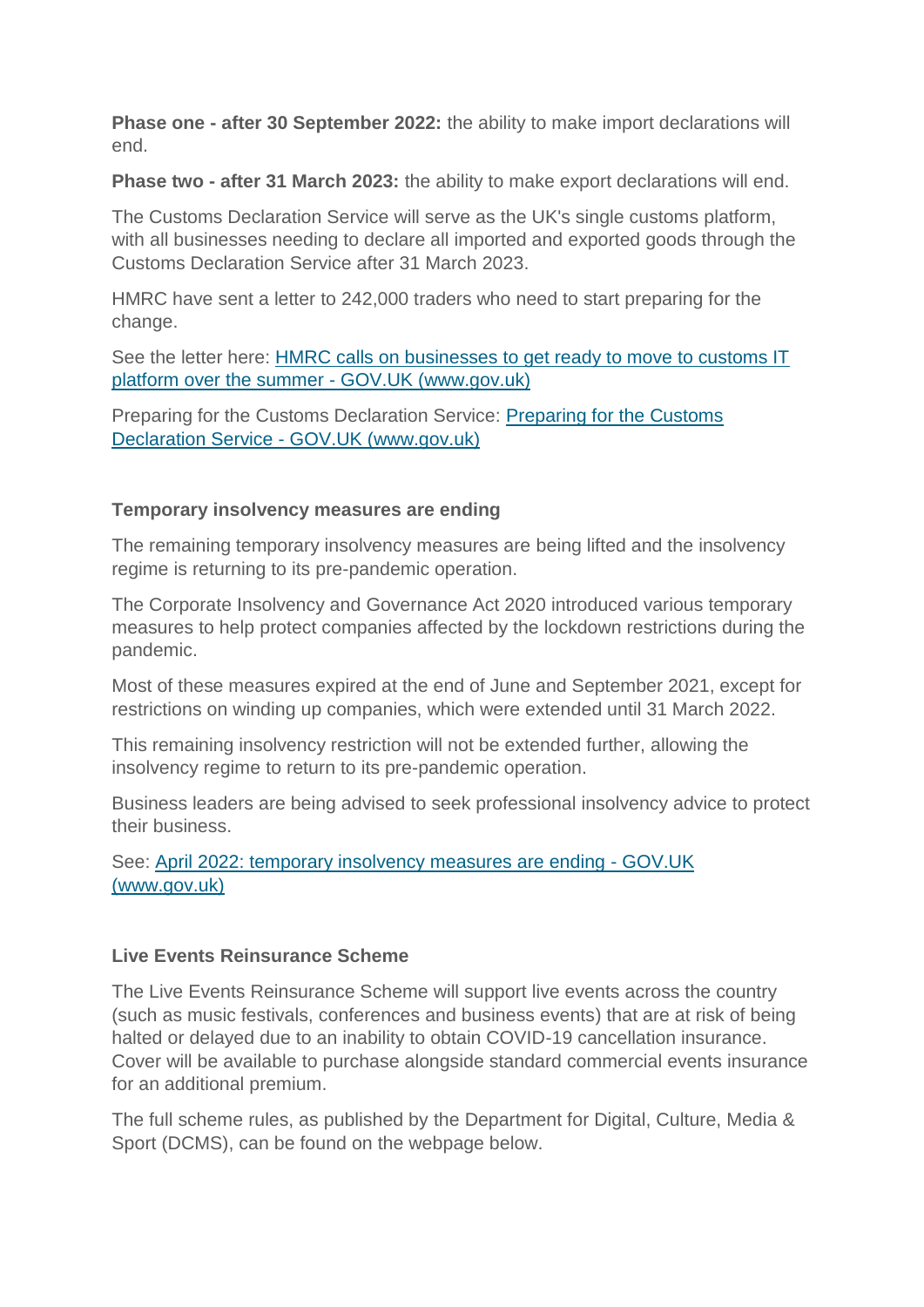The Scheme will run to 30 September 2022. Cover will be available to purchase through participating insurers. A number of prominent insurers in the Lloyd's market, including Arch, Beazley, Dale, Ark and Munich Re are supporting the scheme, and more are expected to follow. Event organisers can now start approaching these insurers to discuss their cover.

See: [Live Events Reinsurance Scheme -](https://www.gov.uk/government/publications/live-events-reinsurance-scheme?utm_medium=email&utm_campaign=govuk-notifications-topic&utm_source=c1ac5120-1357-4dcb-a1e8-231f8dc783e9&utm_content=daily) GOV.UK (www.gov.uk)

## **Office for Product Safety & Standards (OPSS) - new guide for bringing safe products to market**

In recent months OPSS has been working with consumers and businesses to support the development of a Code of Practice that will help businesses understand their responsibilities to supply safe products to consumers.

The[UK National Standards Body, the British Standards Institution](https://www.bsigroup.com/en-GB/about-bsi/media-centre/press-releases/2022/march/new-standards-support-businesses-and-regulators-to--place-safe-products-on-the-uk-market/) (BSI) has been sponsored by OPSS to publish a Code of Practice to support businesses with bringing products to market safely. PAS 7050:2022, Bringing safe products to market, published on 25 March 2022, helps businesses meet their obligations under products safety law that requires new and used consumer products placed on the market to be safe.

#### See: [OPSS supports new guide for bringing safe products to market -](https://www.gov.uk/government/news/opss-supports-new-guide-for-bringing-safe-products-to-market) GOV.UK [\(www.gov.uk\)](https://www.gov.uk/government/news/opss-supports-new-guide-for-bringing-safe-products-to-market)

### **£1.2 billion share sale sees Government stake in NatWest Group reduced to below 50% for the first time since the financial crisis**

For the first time since the financial crisis, NatWest Group plc (formerly Royal Bank of Scotland Group plc) is no longer under majority public ownership following a £1.2 billion sale of part of the government's shareholding back to NatWest.

This is the government's fifth sale of its NatWest shareholding bringing its level of ownership down from 50.6% to 48.1%. This is a landmark in the government's plan to return to private ownership the institutions brought into public ownership as a result of the 2007-2008 financial crisis.

The Economic Secretary to the Treasury authorised the sale of approximately 550 million shares in NatWest at 220.5p per share raising a total of £1.2 billion. The shares were bought back by NatWest and the process was managed by UK Government Investments.

See: [Landmark £1.2 billion share sale sees Government stake in NatWest Group](https://www.gov.uk/government/news/landmark-12-billion-share-sale-sees-government-stake-in-natwest-group-reduced-to-below-50-for-first-time-since-financial-crisis)  reduced [to below 50% for first time since financial crisis -](https://www.gov.uk/government/news/landmark-12-billion-share-sale-sees-government-stake-in-natwest-group-reduced-to-below-50-for-first-time-since-financial-crisis) GOV.UK (www.gov.uk)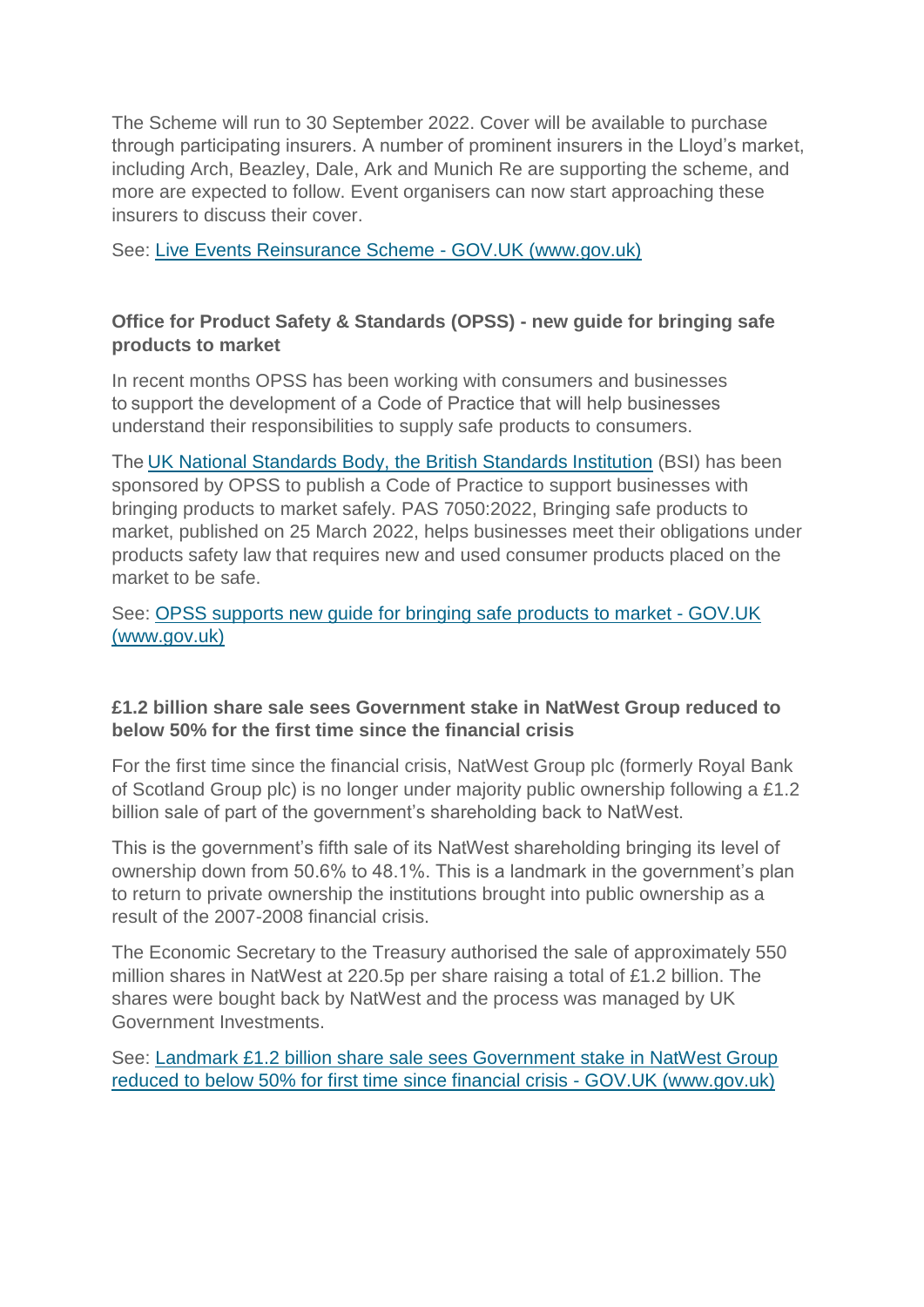#### **UK entrepreneurs given cash boost to help drive greater clean energy independence**

Energy entrepreneurs driving forward innovative ways of cutting the UK's reliance on expensive fossil fuels have the chance to make their plans and ideas a reality, thanks to £10 million in government funding.

The ninth round of the Energy Entrepreneurs Fund (EEF), which seeks to promote new clean technologies across all sectors of the UK economy, is opening for applications as the government drives forward plans to secure greater clean energy independence in the UK.

This includes innovations to boost energy efficiency in people's homes and develop green transport - as well as sourcing cleaner ways to generate power and heat in the UK.

Funding is expected to support between 15 and 20 projects across the country. Successful projects could create hundreds of green jobs and kickstart millions-ofpounds-worth of private sector investment across the UK.

See: [UK entrepreneurs given cash boost to help drive greater clean energy](https://www.gov.uk/government/news/uk-entrepreneurs-given-cash-boost-to-help-drive-greater-clean-energy-independence)  independence - [GOV.UK \(www.gov.uk\)](https://www.gov.uk/government/news/uk-entrepreneurs-given-cash-boost-to-help-drive-greater-clean-energy-independence)

### **UK FinTech Week 2022**

UK FinTech Week runs across the UK from 4 April to 8 April 2022 and will showcase innovation in financial services on a global stage.

UK Fin Tech Week is returning as a brand new hybrid concept and we can expect five days of important content delivered by some of the biggest names in finance, government and tech.

FinTech founders, bank ex-cos, technologists, entrepreneurs, investors, regulators, policy-makers, politicians, academics and media from around the world will come together to learn, discuss, debate and network.

For further information visit [UK FinTech Week 2022 -](https://www.innovatefinance.com/ukfintechweek/) Innovate Finance – The Voice [of Global FinTech](https://www.innovatefinance.com/ukfintechweek/)

### **Consultation on developing the UK Emissions Trading Scheme**

The UK Emissions Trading Scheme (ETS) Authority – made up of the UK government, Scottish Government, Welsh Government and the Department of Agriculture, Environment and Rural Affairs (DAERA) in Northern Ireland – is seeking stakeholder views on proposals to develop the UK ETS which operates across England, Scotland, Wales and Northern Ireland.

This consultation is open to all, but it will be of particular interest to: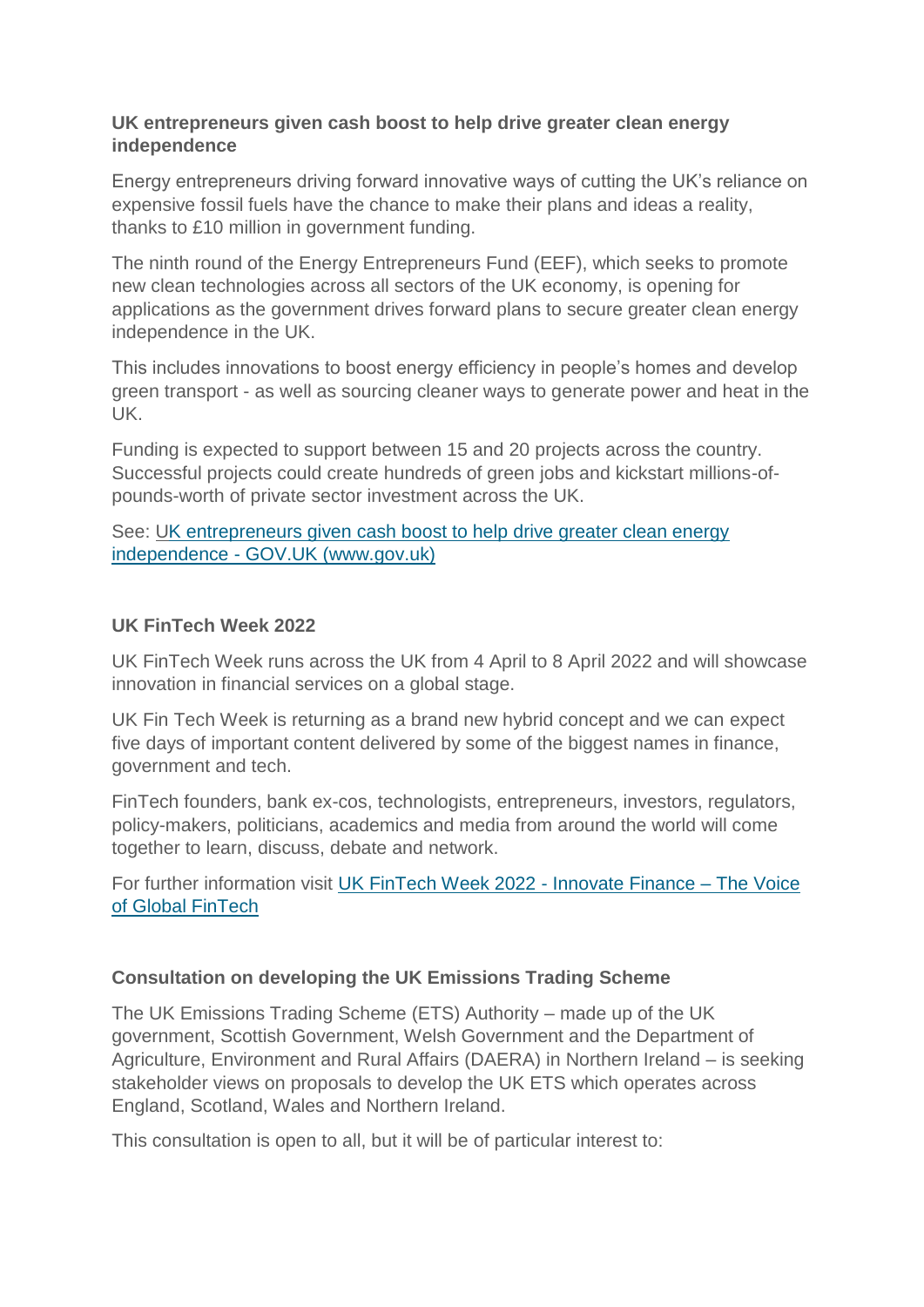- individual companies and representatives of industrial, power and aviation sectors with obligations under the UK ETS
- environmental groups
- individual companies and representatives of maritime, waste, greenhouse gas removals and agricultural sectors

Note, this consultation does not apply to NI electricity generators who participate in the EU ETS by virtue of the Ireland / Northern Ireland Protocol.

See: [Developing the UK Emissions Trading Scheme \(UK ETS\) -](https://www.gov.uk/government/consultations/developing-the-uk-emissions-trading-scheme-uk-ets) GOV.UK [\(www.gov.uk\)](https://www.gov.uk/government/consultations/developing-the-uk-emissions-trading-scheme-uk-ets)

# **Consultation: Subsidy Control Bill**

The Department for Business, Energy & Industrial Strategy (BEIS) is seeking views on proposed regulations under the Subsidy Control Bill. The Bill provides the framework for a new, UK-wide subsidy control regime.

This regime will enable public authorities, including devolved administrations and local authorities, to deliver subsidies that are tailored and bespoke for local needs to deliver government priorities such as levelling up and achieving net zero carbon, as well as supporting the economy's recovery from COVID-19.

It is crucial that the new subsidy control regime can identify subsidies and schemes that have the potential to cause negative effects on competition or investment within the UK or in relation to the UK's international trade, so that these can be subjected to additional scrutiny and review.

To achieve this, the Bill provides for two distinct categories of subsidy or subsidy scheme that could potentially have a distortive effect:

- Subsidies or Schemes of Interest (SSoI)
- Subsidies or Schemes of Particular Interest (SSoPI)

BEIS intend to develop criteria that are clear and easy for public authorities to interpret and apply.

See: [Consultation on subsidies and schemes of interest and of particular interest](https://assets.publishing.service.gov.uk/government/uploads/system/uploads/attachment_data/file/1063355/ssopi-and-ssoi-consultation.pdf)  [\(publishing.service.gov.uk\)](https://assets.publishing.service.gov.uk/government/uploads/system/uploads/attachment_data/file/1063355/ssopi-and-ssoi-consultation.pdf)

### **Energy Entrepreneurs Fund phase 9**

The Department for Business, Energy & Industrial Strategy (BEIS) has launched phase 9 of the Energy Entrepreneurs Fund (EEF9) supporting the development of technologies, products and processes to reduce greenhouse gas emissions and security of supply.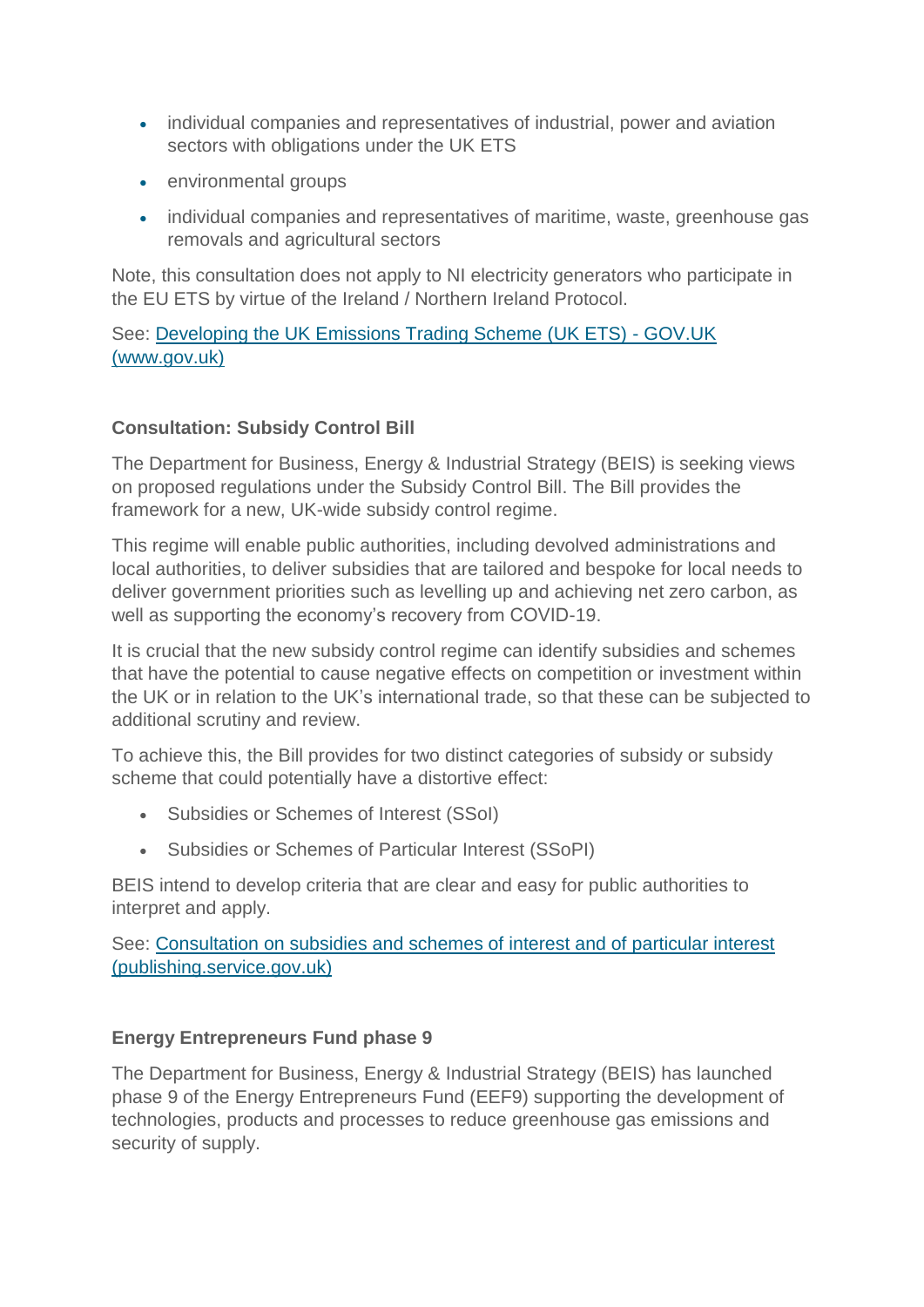The competitive funding scheme supports the development and demonstration of state of the art technologies, products and processes in the areas of energy efficiency, power generation, heat generation, energy storage, reducing greenhouse gas emissions and security of supply.

The scheme seeks the best ideas, irrespective of source, in these areas from the public and private sector. In particular it aims to assist small and medium sized enterprises, including start-ups.

Successful applicants will receive Acceleration Support alongside their grant to help them progress towards commercialisation.

Up to £10 million in grant funding is available in EEF9. Of this, £1 million has been allocated to projects based in Cornwall, to reflect the important part played by Cornwall in the 2021 G7 and aiming to create a positive legacy.

See: [Apply for the Energy Entrepreneurs Fund: phase 9 -](https://www.gov.uk/government/publications/energy-entrepreneurs-fund-phase-9) GOV.UK (www.gov.uk)

# **Harkin International Disability Employment Summit 2022**

The Harkin Institute will be hosting the 2022 Harkin International Disability Employment Summit in partnership with the Department for Communities on 7-8 June 2022. This will be a hybrid event with delegates able to join in person, at the ICC Conference Centre in Belfast, or virtually through an online portal.

The event aims to help positively reframe the narrative on how employers and organisations approach, support and enable persons with disabilities to achieve their career goals and aspirations.

See: [WEBSITE: Harkin Belfast 2022 \(eventsair.com\)](https://eventfulbelfast.eventsair.com/harkinsummit2022/)

### **COVID-19 Supply Chain Resilience and Development Framework - third call**

Invest Northern Ireland (Invest NI) has issued a third call for applicants to the COVID-19 Supply Chain Resilience and Development Framework (SCRDF). The framework supports businesses to improve their supply chain resilience and competitiveness.

It is open to manufacturers and providers of internationally traded services, based and operating in Northern Ireland, who manage a supply chain as part of their business or who are involved in the extended supply chain.

The framework primarily provides specialist advisory support to help businesses:

- identify supply chain risks and appropriate mitigations
- reduce costs
- improve competitiveness
- identify supply chain opportunities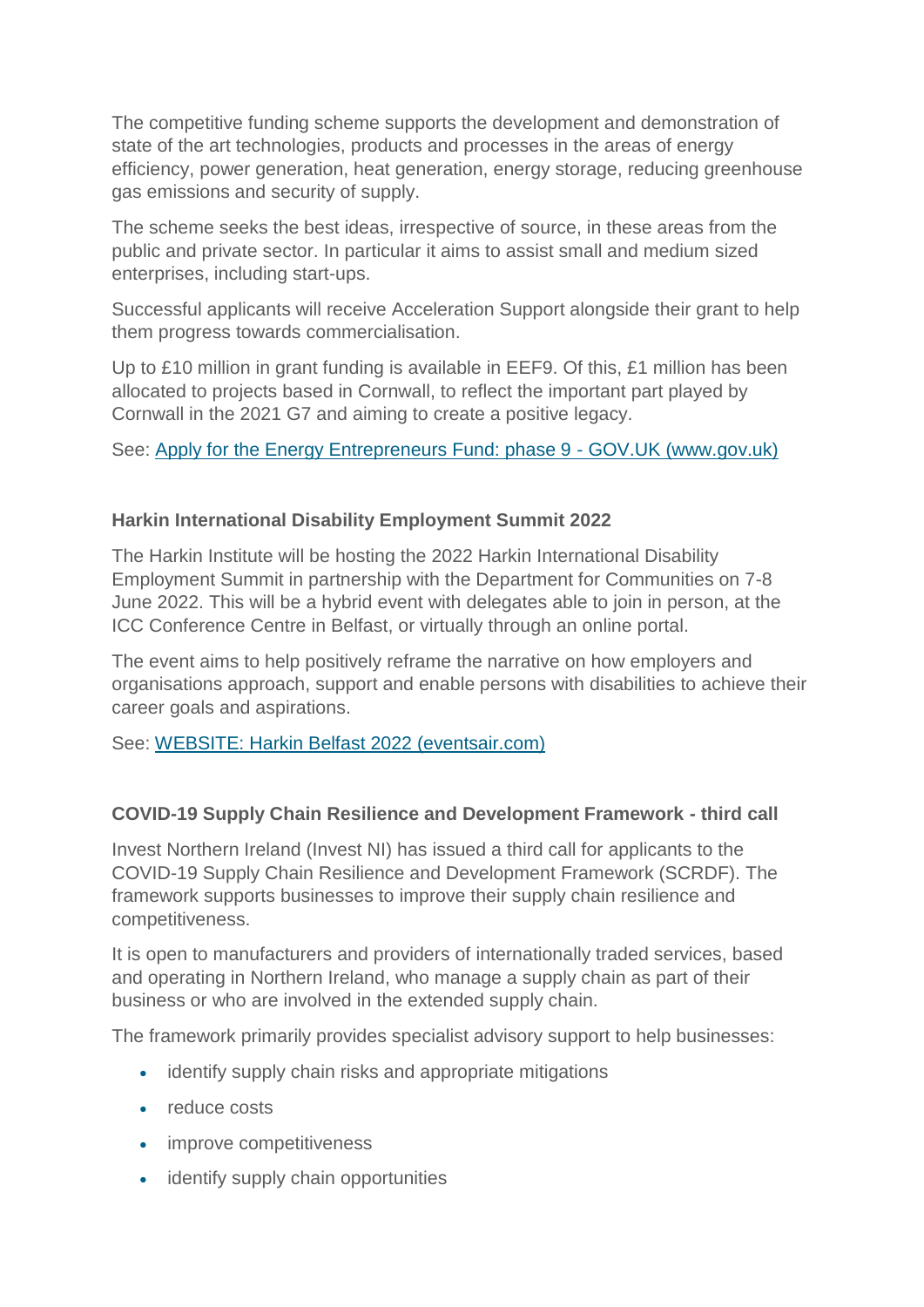• develop supply chain capability

Depending on a business' circumstances, financial assistance towards the salary costs of a dedicated supply chain worker may also be available.

See: [COVID-19 Supply Chain Resilience and Development Framework \(SCRDF\) |](https://www.investni.com/covid-19-supply-chain-resilience-and-development-framework)  [Invest Northern Ireland \(investni.com\)](https://www.investni.com/covid-19-supply-chain-resilience-and-development-framework)

#### **Access to Funding Programme for Newry, Mourne and Down businesses**

Newry, Mourne and Down (NMD) District Council has launched its latest business support programme to assist local small and medium sized enterprises (SMEs) who wish to avail of lucrative funding opportunities to grow and even transform their businesses.

The Access to Funding Programme is facilitated by NMD Business Growth. It provides a series of support initiatives to help local SMEs enhance their knowledge and skills, to grow their businesses and create more employment opportunities.

Funding applications can be difficult to write. The Access to Funding Programme aims to equip participants with the skills and knowledge to create effective, well written and successful funding applications. Experienced mentors will explain the fundamental elements of building a strong funding application and detail how to maximise the opportunities available.

See: [Newry, Mourne and Down District Council launches Access to Funding P](https://www.newrymournedown.org/newry-mourne-and-down-district-council-launches-access-to-funding-programme-to-help-local-businesses-secure-financial-support)  [\(newrymournedown.org\)](https://www.newrymournedown.org/newry-mourne-and-down-district-council-launches-access-to-funding-programme-to-help-local-businesses-secure-financial-support)

#### **New rules for international road haulage in 2022**

On 21 May 2022 the EU rules on operator licensing are changing. From that date anyone operating a light goods vehicle and/or trailer between 2.5 and 3.5 tons in an EU member state will be required to have a goods vehicle operator's licence.

The changes will only apply to anyone operating a light goods vehicle for hire or reward. This means that goods, not owned by the operator, are being transported for payment.

The new rules will also apply to Iceland, Liechtenstein, Norway and Switzerland.

The Department for Infrastructure is working to change the law to enable goods vehicle licences to be issued to anyone affected by these new rules.

See: [New rules for international road haulage in 2022 \(nibusinessinfo.co.uk\)](https://www.nibusinessinfo.co.uk/content/new-rules-international-road-haulage-2022)

**Performance improvement consultation for Armagh, Banbridge and Craigavon**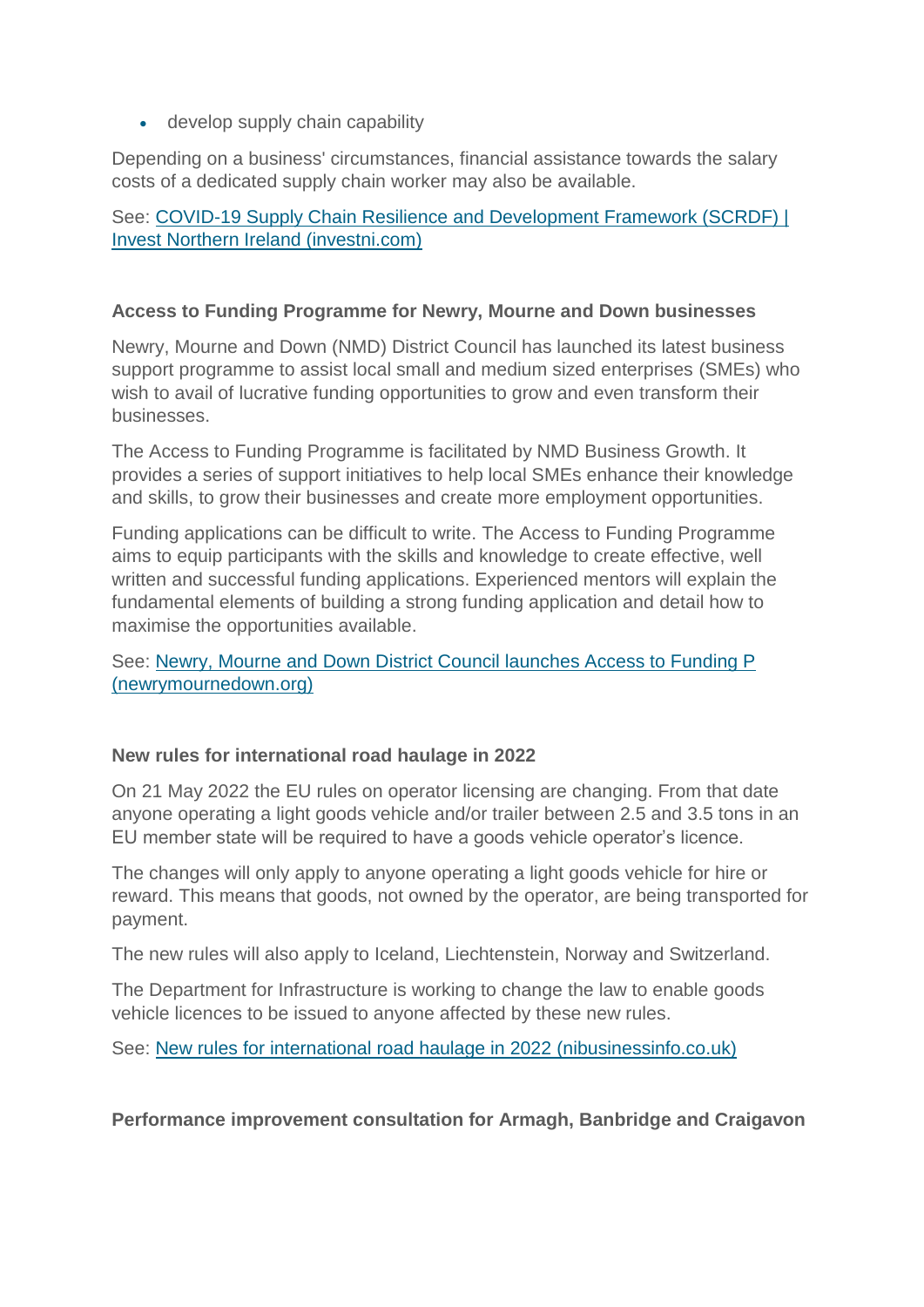Armagh City, Banbridge and Craigavon Borough Council is conducting a consultation to seek views on its Draft Performance Improvement Objectives 2022 to 2023.

The aim of the consultation is to ensure performance improvement objectives have a positive impact on the quality of life for residents, businesses and stakeholders and that these groups are confident of the council's commitment to deliver services that are efficient, economic and of a high standard.

Feedback, comments or suggestions are welcomed on how services might be improved, and in particular, any proposals for new performance improvement objectives.

The consultation period closes on Friday 8 April 2022.

See: [Draft Performance Improvement Objectives 2022 to 2023 -](https://armaghbanbridgecraigavon.citizenspace.com/performance-audit/new-draftperformanceobjectives2022-23/) Armagh City, [Banbridge and Craigavon Borough Council -](https://armaghbanbridgecraigavon.citizenspace.com/performance-audit/new-draftperformanceobjectives2022-23/) Citizen Space

#### **Improved energy performance standards in new buildings launched**

The Department of Finance (DoF) has published updated Building Regulations technical guidance, which will improve the energy and emissions performance standards for new buildings.

The new statutory guidance comes into effect on 30 June 2022. It's published in Technical Booklets F1 (Conservation of fuel and power in dwellings) and F2 (Conservation of fuel and power in buildings other than dwellings) of the Building Regulations - you can [find these updated documents on the DoF website.](https://www.finance-ni.gov.uk/articles/building-regulations-technical-booklets)

Designers retain a wide degree of flexibility as to how to meet the new requirements. DoF expects that where a cost effective approach is taken using photovoltaics to meet the new requirements, annual energy bills in new houses should typically be more than £150-£200 lower than under the current standards.

The new guidance requires new lower emissions performance with an expectation of low carbon technologies alongside increased air tightness testing and improved backstop standards for insulation.

These improvements are an interim step in a programme of uplifts planned for coming years.

See: [Murphy launches improved energy performance standards in new buildings |](https://www.finance-ni.gov.uk/news/murphy-launches-improved-energy-performance-standards-new-buildings)  [Department of Finance \(finance-ni.gov.uk\)](https://www.finance-ni.gov.uk/news/murphy-launches-improved-energy-performance-standards-new-buildings)

#### **Gastronomy Summit 2022**

Ulster University are hosting a three-day summit of keynotes, discussions and social events. Delegates will consider how to develop cities, regions and countries as food and drink 'destinations', in ways that deliver tangible benefits to local people. They